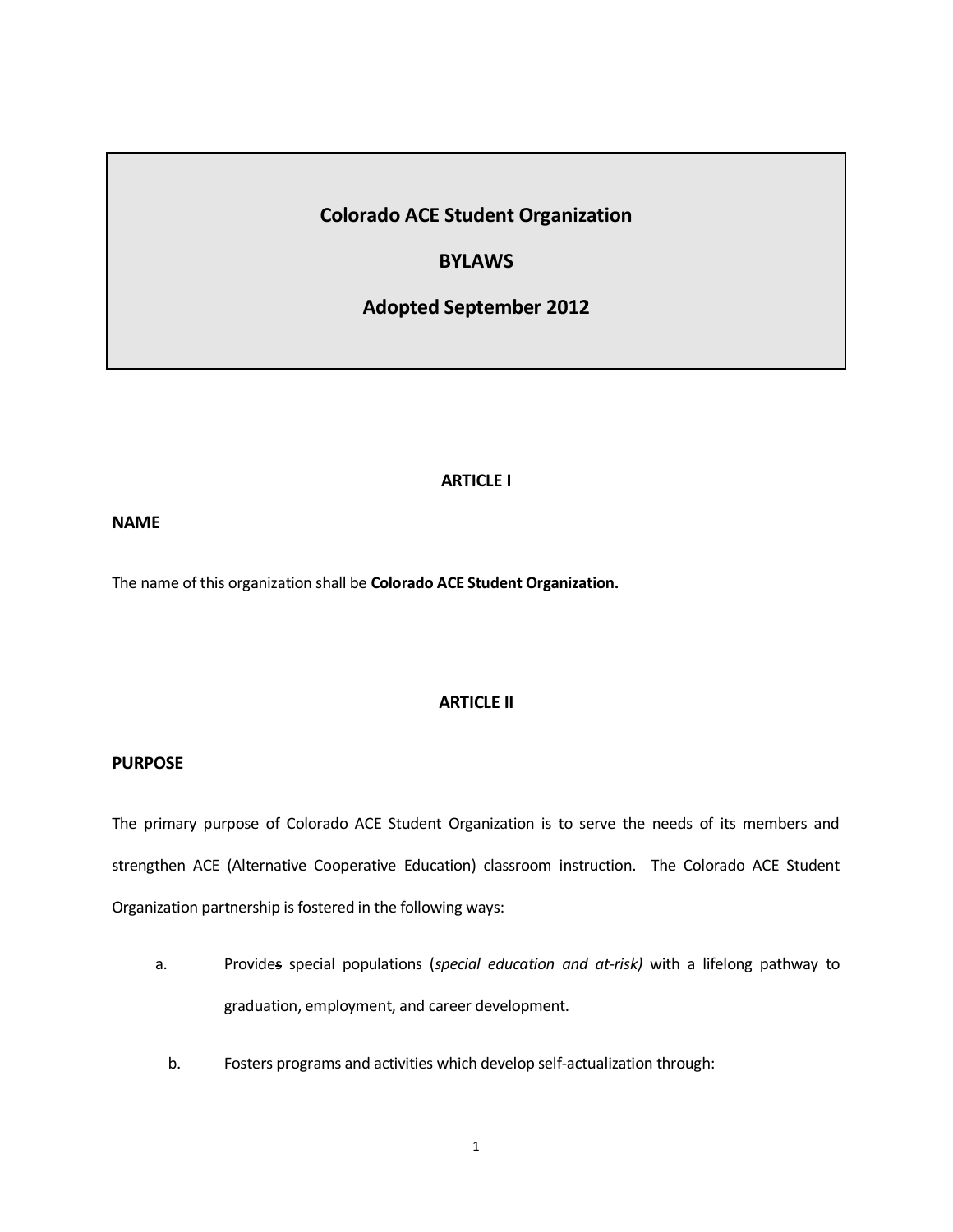- 1. Physical, mental, and social well-being
- 2. Leadership, character and citizenship
- 3. Ethical practices and respect for the dignity of work
- 4. Financial independence.
- c. Build confidence by providing opportunities to assume responsibilities and develop personal and occupational competencies and social skills.
- d. Provide opportunities for self-assessment and self-knowledge that lead to realistic choices of careers and successful employment.
- e. Promote inter-organizational relationships with professional groups, businesses, industries and other organizations.
- f. Acknowledge individual academic, occupational, and/or service achievements through recognition and awards.

## **ARTICLE III**

#### **MEMBERSHIP**

**Section 1.** Membership composition.

Colorado ACE Student Organization is an organization of, by and for students who are or were enrolled in secondary, transition and post-secondary ACE programs.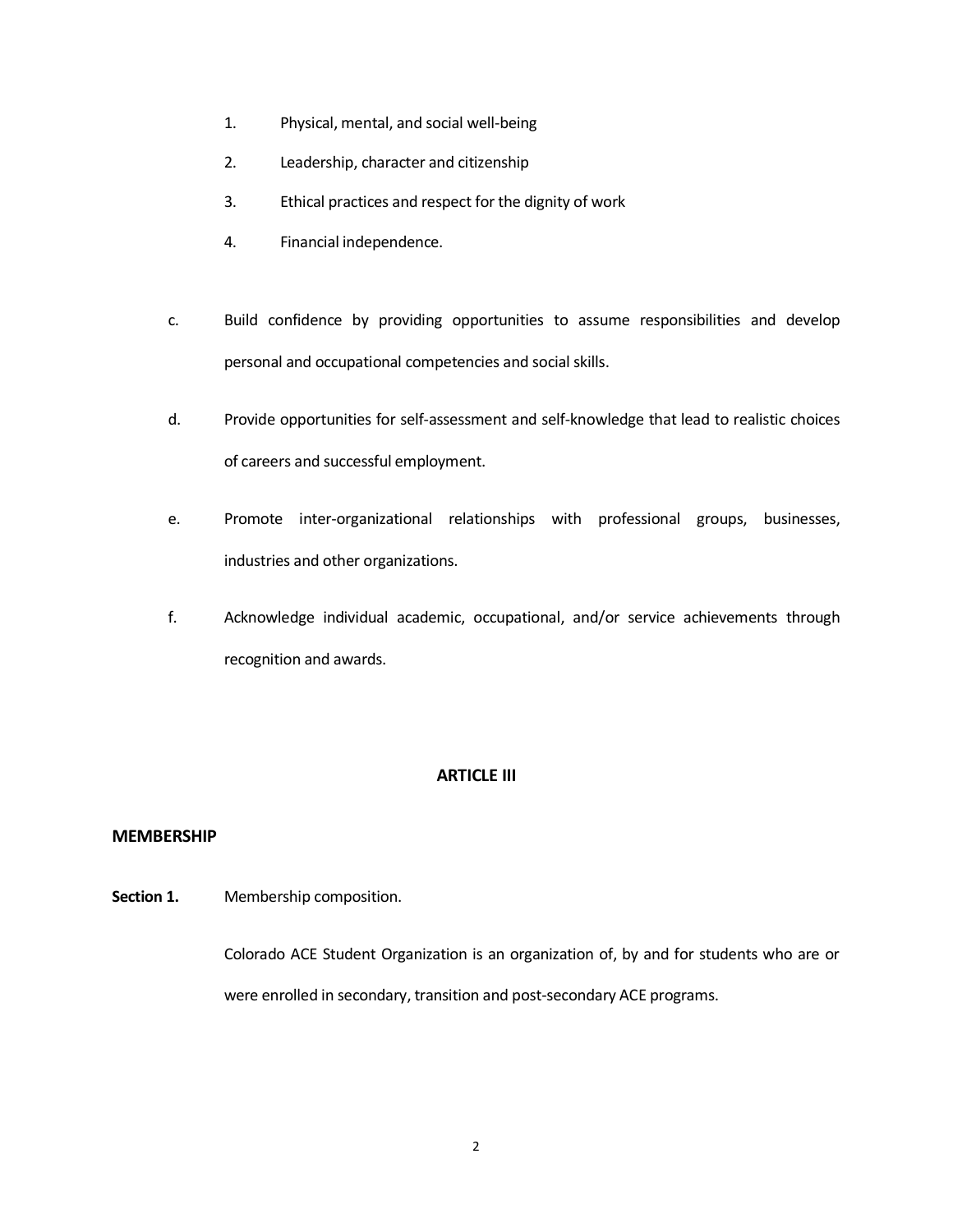**Section 2.** Annual affiliation fees shall be specified in policies and procedures and must be approved by the ACE Teacher Board. Additional affiliation fees may be assessed by local organizations.

## **ARTICLE IV**

#### **STUDENT STATE OFFICERS**

- **Section 1.** ACE State Officers:
	- a. ACE Student State Officers shall be selected by the ACE Teacher Board.
		- 1. The Student State Officer candidates shall provide:
			- a. A letter of application, stating motivation, commitment and qualifications.
			- b. A resume.
			- c. A verified statement of academic performance for the current school year.
			- d. A statement of support with the signature of the school principal, CTE director or dean; the signature of the ACE teacher and/or designee; and, the signature of parent or guardian.
	- b. ACE Student State Officers may elect officers.
	- c. The duties of the officers shall be specified in these Bylaws and in the parliamentary authority adopted by the organization.
- **Section 2.** Duties of ACE Student State Officers:
	- a. The ACE Student State Officers shall make themselves available, as necessary, to promote the general welfare of the Colorado ACE Student Organization.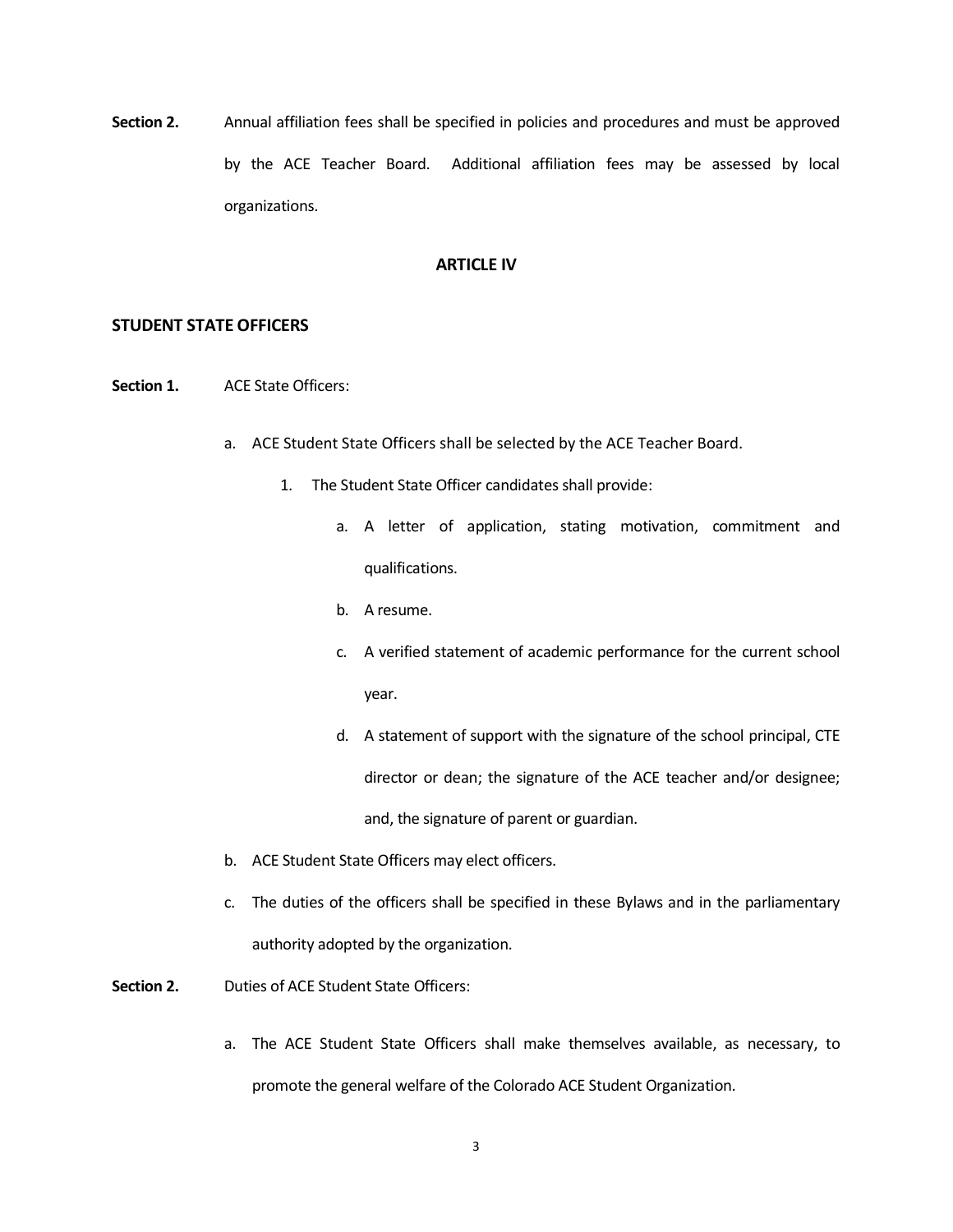- b. ACE Student State Officers shall serve as consultants to the Colorado ACE Teacher Board.
- c. ACE Student State Officers shall work with the ACE Teacher Board to develop and facilitate all statewide student leadership conferences.
- d. ACE Student State Officers shall be responsible for public relations and marketing campaigns.
- e. ACE Student State Officers shall promote community service and service learning opportunities.

## **ARTICLE V**

## **MEETINGS**

**Section 1.** An annual State Leadership Conference shall be held each year with the time and place to be designated by the Colorado ACE Student Organization Student Representatives and the ACE Teacher Board.

#### **ARTICLE VI**

## **SUPERVISION**

- Section 1. The state ACE Teacher Board shall be responsible for the Colorado ACE Student Organization association.
- **Section 2.** The Colorado Community College System staff provides guidance for the Colorado ACE Student Organization.